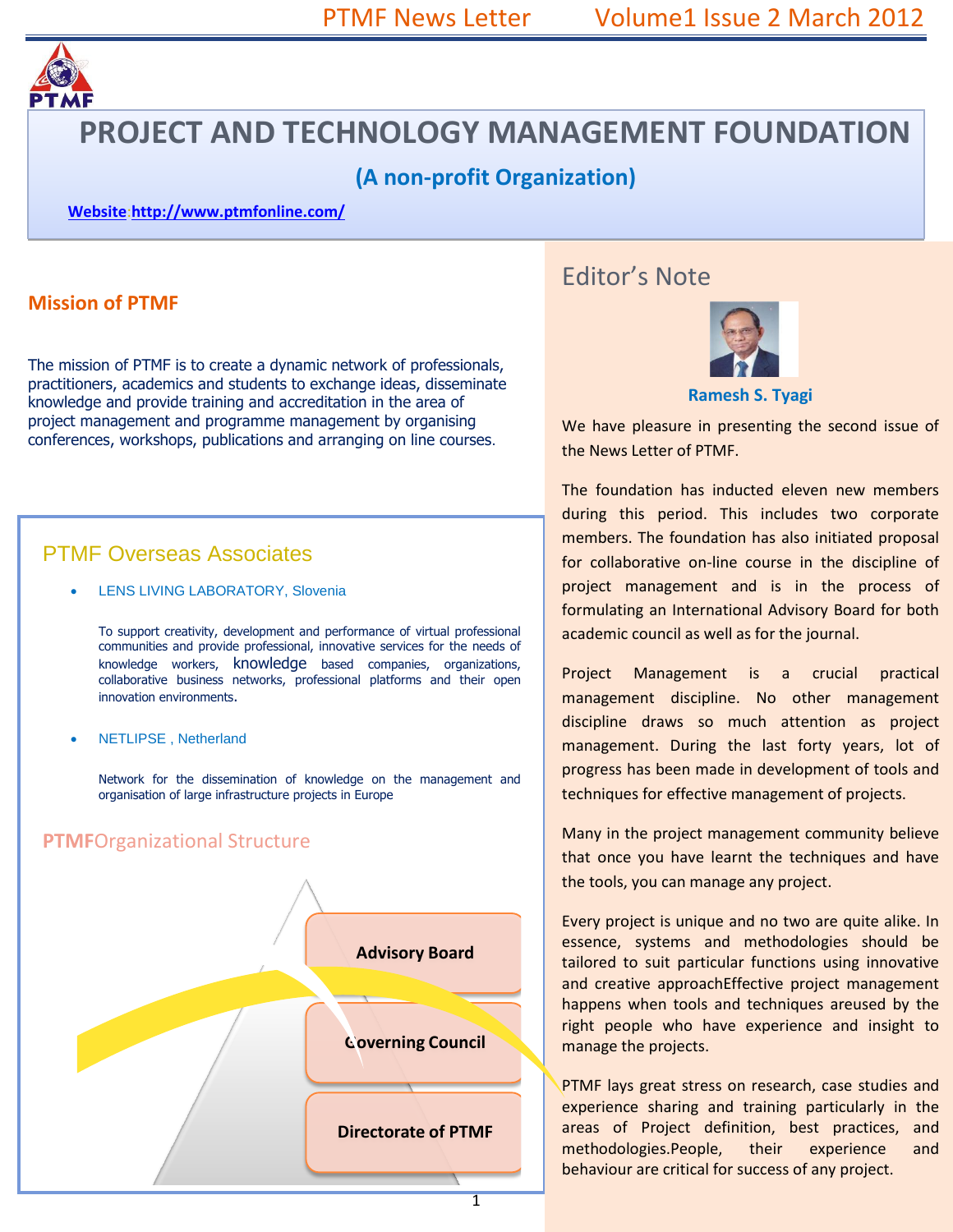

#### **Advisory Board**

- **1. Dr JyotiBhat, Joint Secretary and advisor, Department of Scientific & Industrial Research, Ministry of Science & Technology, Government of India**
- **2. MrB.P.Muktieh, Chairman& Managing Director, North Eastern Development Finance Corporation Ltd**
- **3. Dr. U. Venkateswarlu, IAS, Joint Secretary, Ministry of Food Processing Industries, Government of India**
- **4. MrT.K.Ananth Kumar, Director -Finance, Oil India Ltd ( A Govt of India Enterprise )**

#### **Governing Council**

- **1. Prof. Rajat K. Baisya, Founder President.**
- **2. Mr. Ramesh S. Tyagi, Former CMD, NIDC.**
- **3. Prof. S.S. Yadav, DMS, IIT Delhi**
- **4. Prof. D.K. Banwet, DMS, IIT Delhi.**
- **5. Dr. Sunil Abrol, Former Director General CDC.**
- **6. Prof. N.C. Patnaik, IMI, NewDelhi.**
- **7. Dr. P.K. Chaudhuri, Chairman Public Sector Enterprises, Assam.**
- **8. Mr. Mahesh Mahajan, Former VP, TCS.**
- **9. Dr. R.B. Barman, Director Hudco, Former Executive Director RBI, Mumbai.**
- **10. Mr. V.G. Rao. Director (Projects), Tecnimont ICB, Mumbai.**
- **11. Mr.Amal Shankar Roy,Former Executive VP-SCM, Shreyas life Sciences, Mumbai**
- **12. Mrs.Sapna Subramani, Program Manager, Nokia Siemen Networks,Bangalore**

**Prof Rajat Baisya, President , PTMF had a meeting with Prof Dr Arun P. Kulshreshtha Director and Executive Head Centre for Science & Technology of the Non-Aligned and Other Developing Countries ( NAM S & T Centre – An Inter- Governmental Organisation ) at their office in New Delhi on 16th February 2012 for exploring the possibility of having collaborative work in the areas of common interests. Holding conference** and **training workshops** 

**Discussions are being held with prospective partners to run collaborative academic programme. PTMF proposed to collaborate with University in India and abroad for offering certificate, diploma and degree programme in the discipline of project management on on-line distant mode.** 

**It is proposed to hold international conference in New Delhi on Management complexities of Large Capital Infrastructural Project On 17th and 18th November 2012. Details will be announced shortly. We solicit your active participation.**

#### **We welcome the following new members Corporate Life Members**

- 1. Strategic Consulting Group Pvt Ltd,
- 2. Oil India Ltd ( A Public Sector Undertaking)

#### **Individual Life Members**

- 1. Dr S. Prakash Tiwari FNAAS, Former Vice Chancellor- SK Raj AgriUniversity, Former Director General( Edn) ICCA, Former Director , National Academy for Agri. Res. Management ( NAARM), ICAR
- 2. Mr ArvindGautam, BE, MBA, LLB, Head of Operations, Caparo Engineering India Ltd,,Gurgaon
- 3. Mr VaibhavPisal , B.Tech, Engineer, IsoluxCorsan India Pvt Ltd , Gurgaon
- 4. Dr( Ms) AnuradhaDafal , B.Sc, MBBS, MD (Radiology) , Bhopal
- 5. Ms Mrinalika Singh Dev, MBA , Strategist, Google Online Pvt Ltd
- 6. Mr SiddarthTiwari, MBA, Program Manager ( Training & Development),Google Online Pvt Ltd
- 7. Mr MrinmoyKanti Das, BE, MBA, Senior Manager ( Materials Management), ONGC, Khartoum, Sudan
	- 8. Ms Susmita Paul, BE, MBA, Assistant Professor( Operations Management),Jaipuria Institute of Management , Noida

#### **Individual Member**

9. Dr SomnathChakrabarti, BE, MBA, Ph.D , Associate Professor ( Marketing) IMT Ghaziabad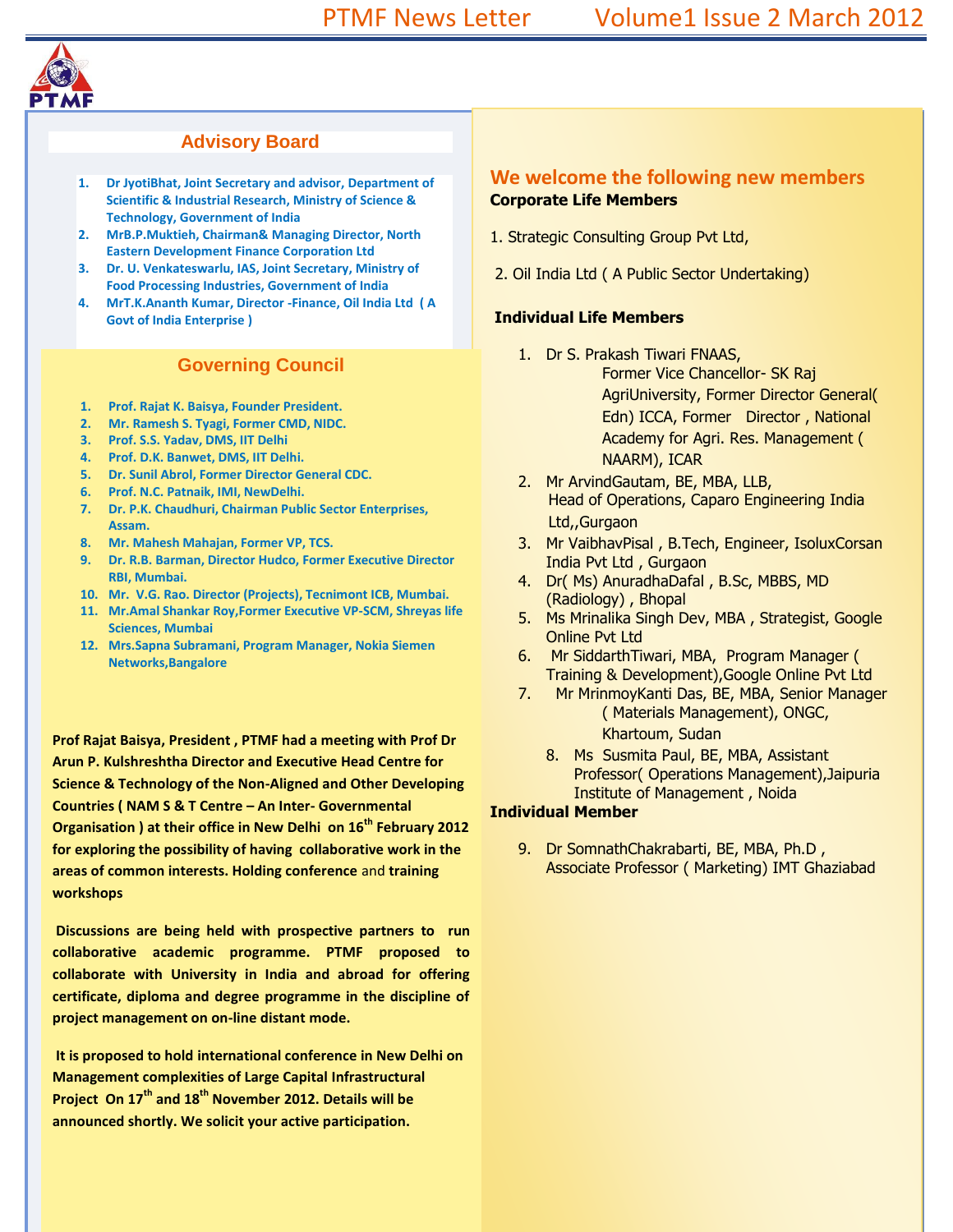

.

## **Most common reasons cited for time and cost overrun:**

- Unrealistic estimates of time and cost
- Delay in land acquisition;
- Issues related to rehabilitation;
- Delay in environmental clearances;
- Poor law and order situation;
- Paucity of financial resources;
- Poor performance of vendors and contractors
- Contract disputes and court cases;
- Changes in the scope during construction

### **Highlights of infrastructure projects in India**

Thirteen projects in road transport are expected to have cost overruns of...61 per cent

The flash report for the month of October 2011 tracks the progress of 583 projects in different sectors. Out of these...235 are delayed... Maximum number of projects delayed relate to road transport and highways (90)

The survey said that as against the estimated public and private-sector investment of about Rs 1,52,201 crore during the 11th Plan (2007-12), the total investment requirement during the 12th Plan in the central sector for roads would be about Rs 6,11,344 crore

(SOURCE: MyDigitalFC.com | Financial Chronicle 2012-03-15 11:17:00)

The Road Transport and Highways sector is yet to achieve its target of building 20 km of roads a day due to delays in land acquisition and green hurdles besides poor performance of contractors ( the Economic Survey 2011-12 )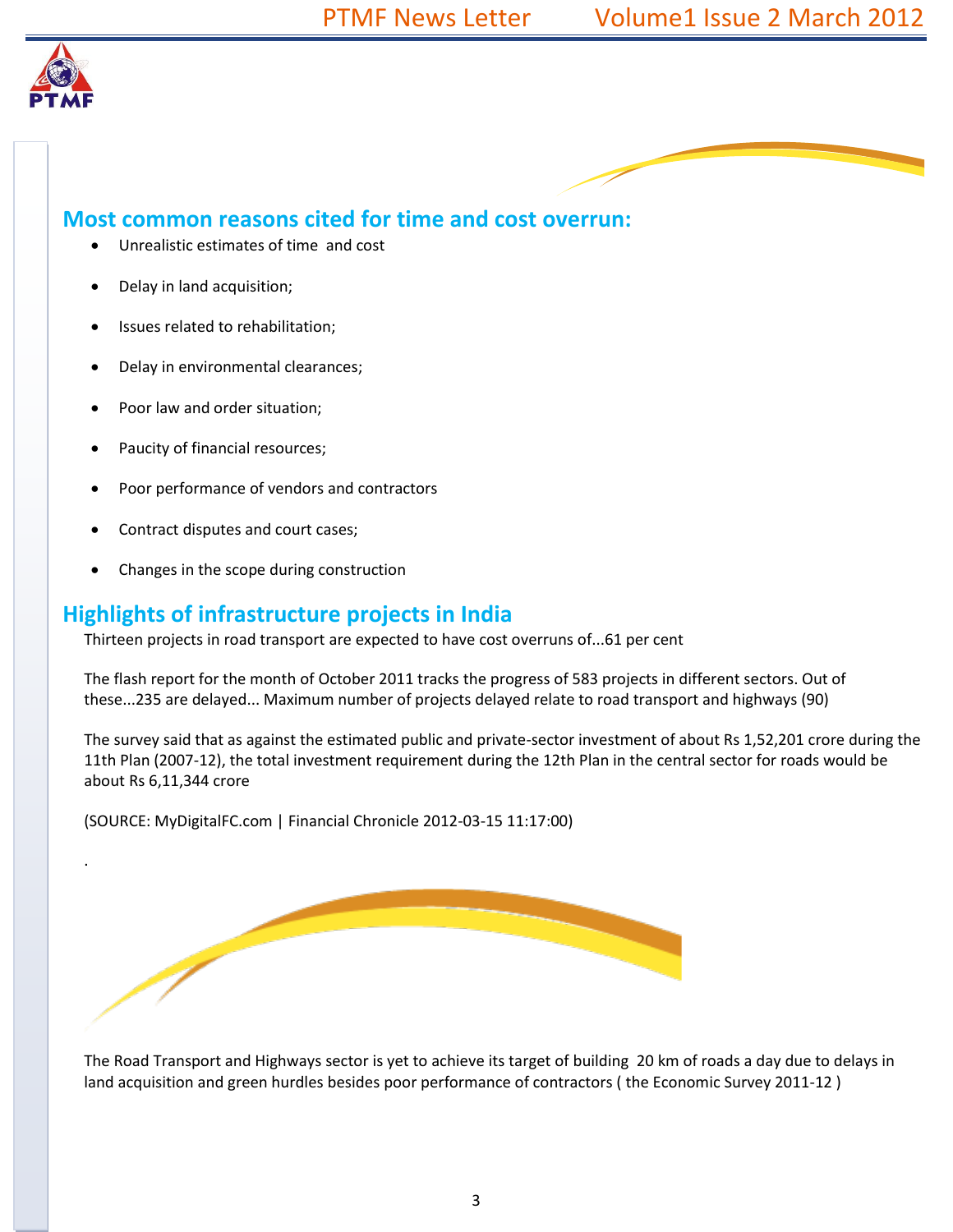

# **A few critical Issues in Contract Management for large Capital Overseas Project**

| Susmita Paul                                           | <b>Mrinmoy Kanti Das</b>                   |
|--------------------------------------------------------|--------------------------------------------|
| <b>Assistant Professor &amp; Area Chair-Operations</b> | Manager(MM), Contract Management, GNPOC,   |
| Management,                                            | <b>ONGC Nile Ganga JV, Khartoum, Sudan</b> |
| Jaipuria Institute of Management, Noida                | E-mail: mkdas.ongc@gmail.com               |
| E-mail: spaul.aima@gmail.com                           |                                            |

A typical Mega Project takes considerable time span – from 12 months to 10 years and may have financial implications from a few millions to billions of US dollar. The Mega Projects undertaken in Petroleum Sectors are also vast – from construction of pipelines to refineries. The complexities of the projects increase with the geographical locations, political and socio-economical situation, resource availability and most importantly provision of the required fund for the project. Sticking to the Project Schedule is always the most challenging task for the Company as well as the Contractors. The uncertainties related to economics and policy changes coupled with unavoidable and unpredictable operational difficulties make execution of mega projects tougher and tougher. The Project Manager is not only expected to meet the milestones in a time bound manner but also in a cost effective way. A small judgemental error at any stage in the entire decision making process or in execution may lead to delay of the project and/or cost overrun which cannot be compensated and put a threat to even feasibility of the entire project.

| <b>Project Plan</b>                                                                                                                                                                                                                                                                    | <b>Project Execution</b>                                                                                                                                                                                                                                                                                                                                                                                                    | <b>Project Evaluation</b>                                                                                                                                                                                                                                                                                                                                 |
|----------------------------------------------------------------------------------------------------------------------------------------------------------------------------------------------------------------------------------------------------------------------------------------|-----------------------------------------------------------------------------------------------------------------------------------------------------------------------------------------------------------------------------------------------------------------------------------------------------------------------------------------------------------------------------------------------------------------------------|-----------------------------------------------------------------------------------------------------------------------------------------------------------------------------------------------------------------------------------------------------------------------------------------------------------------------------------------------------------|
| Decision making factors:<br>• Project Schedule<br>• Milestones & target dates<br>• Resource Requirements<br>• Source and cost of Fund<br>• Resource availability<br><b>Cost of Resources</b><br>Inflation Rate<br><b>Exchange Rates</b><br>• Political and Socio-economical<br>factors | Impacting factors:<br>Timely procurements & sub-<br>$\bullet$<br>contracting<br>Timely Fund availability<br>$\bullet$<br>Timely Resource availability<br>$\bullet$<br><b>Fluctuation in Cost of Resources</b><br>$\bullet$<br>Inflation Rate<br>$\bullet$<br>Fluctuation in Exchange Rates<br>٠<br>Unforeseen factors impacting<br>$\bullet$<br>project<br>Changed Political or Socio-<br>$\bullet$<br>economical situation | Evaluating parameters:<br><b>Delivered Project</b><br>$\bullet$<br>Resources used<br>$\bullet$<br>Completion Schedule vs. Targeted<br>$\bullet$<br>Schedule<br>Total Cost incurred vs. Estimated<br>$\bullet$<br><b>Project Cost</b><br>Financial value created<br>$\bullet$<br>Intangible value created<br>$\bullet$<br>Time value of Money<br>$\bullet$ |

Fig 1: Three Phases of Mega Projects

Fig 1 gives an idea of the different phases of a Mega Project from planning to evaluation after execution. The project plan phase takes into its horizon various important decision factors. The impacts of many of these factors on the project schedule and cost are done based on existing scenario, past trends and anticipated future projections. At the same time, as all these contracts for Mega Projects are done through Global Competitive Bidding, there are tremendous pressure on the participating bidders to be the winning bidder by submitting the most economical yet technically qualified and feasible proposal. The cost of failure in Mega Project is very high as this may not only lead to bankruptcy of the company in Arbitration but also doom the entire reputation of the company globally. Even a small fluctuation in exchange rates or prices of key resources can drastically spoil the entire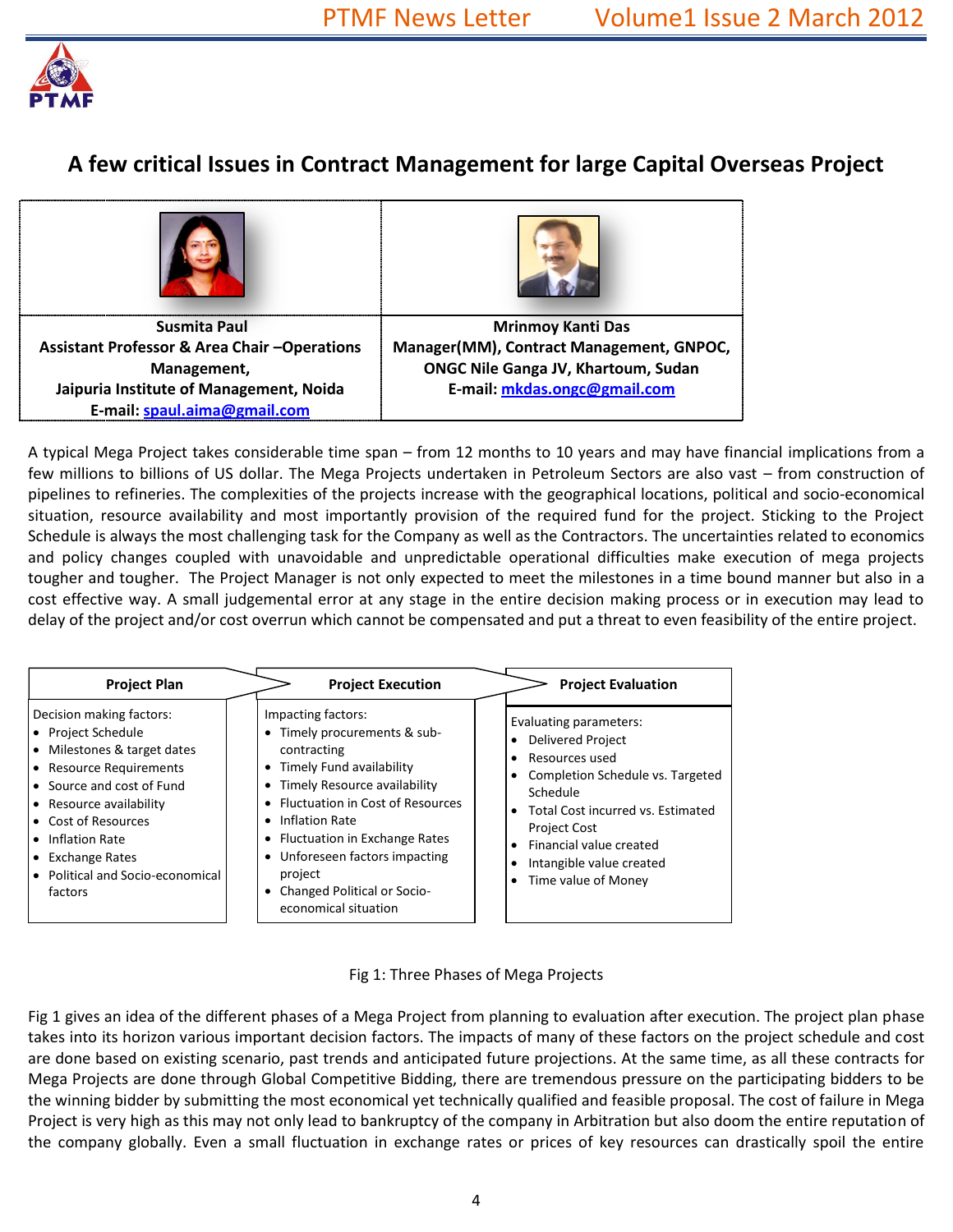

economics of the project. Companies hedge in future or insure against losses but still the measures do not guarantee protection from failure and they come at an additional cost to the Project.

Once the bid is wonand Project Plan is approved, actions for mobilization of resources, procurements and sub-contracting as per plan are done within shortest possible time. Fig 2 shows the different actions undertaken as part of any project execution plan.



Fig 2: Multi-fold Actions in Project Execution Plan

But following three critical issues seem to always pose immense difficulties in execution and even sometime change fate of an overseas project:

- 1. Effective Fund Management.
- 2. Unpredictable Political or Socio-economical situation.
- 3. Unforeseen factors impacting project.

In most overseas projects, funds are either managed through multiple financing from Banks and Financial Institutes or shared by the co-venture partners. Any issue delaying the cash calls from the partners or financing institutions pose difficulties in achieving the targets. Change in Political scenario can also have significant impact on fund raising impacting the feasibility and cost of a project. For example, delay in raising fund resulted in hike of Project Cost of 1,00,000 barrels capacity oil refinery constructed in an African country from initial estimate of USD 1-2 billion in 2005 to actual cost of USD 5 billion in 2008. The project overran the initial cost estimate by 2-3 times due to unfavourable exchange rates, high inflation and difficulties in securing funds timely for the project<sup>#</sup>. Indian example is in Singur, West Bengal, the socio-economic condition coupled with political vendetta closed the multi-million US dollar ambitious Automobile Project.

Another example of political or diplomatic standoff impacting Mega Projects is the break-down of political understanding between North and South Sudan followed by shutdown order of all Petroleum Operations by the Govt. of South Sudan. The future of various petroleum operations related projects in the tune of billions of US dollars are uncertain and the project costs will likely to increase manifolds due to steep rise in inflation and future operational uncertainties are putting a threat to feasibility of many of these projects.

Similarly cross-border movements of all heavy equipments, fuel and facilities between North and South Sudan ceased and many activities undertaken were stopped midway creating total uncertainty of the projects in South Sudan. All consignments which were destined for The Port of Sudan, the earlier Gateway to Sudan for all sea consignments, had to be urgently diverted to the other nearest sea port of South Sudan – Mombasa Port in Kenya - leading to escalation of the cost by almost twice of that was planned.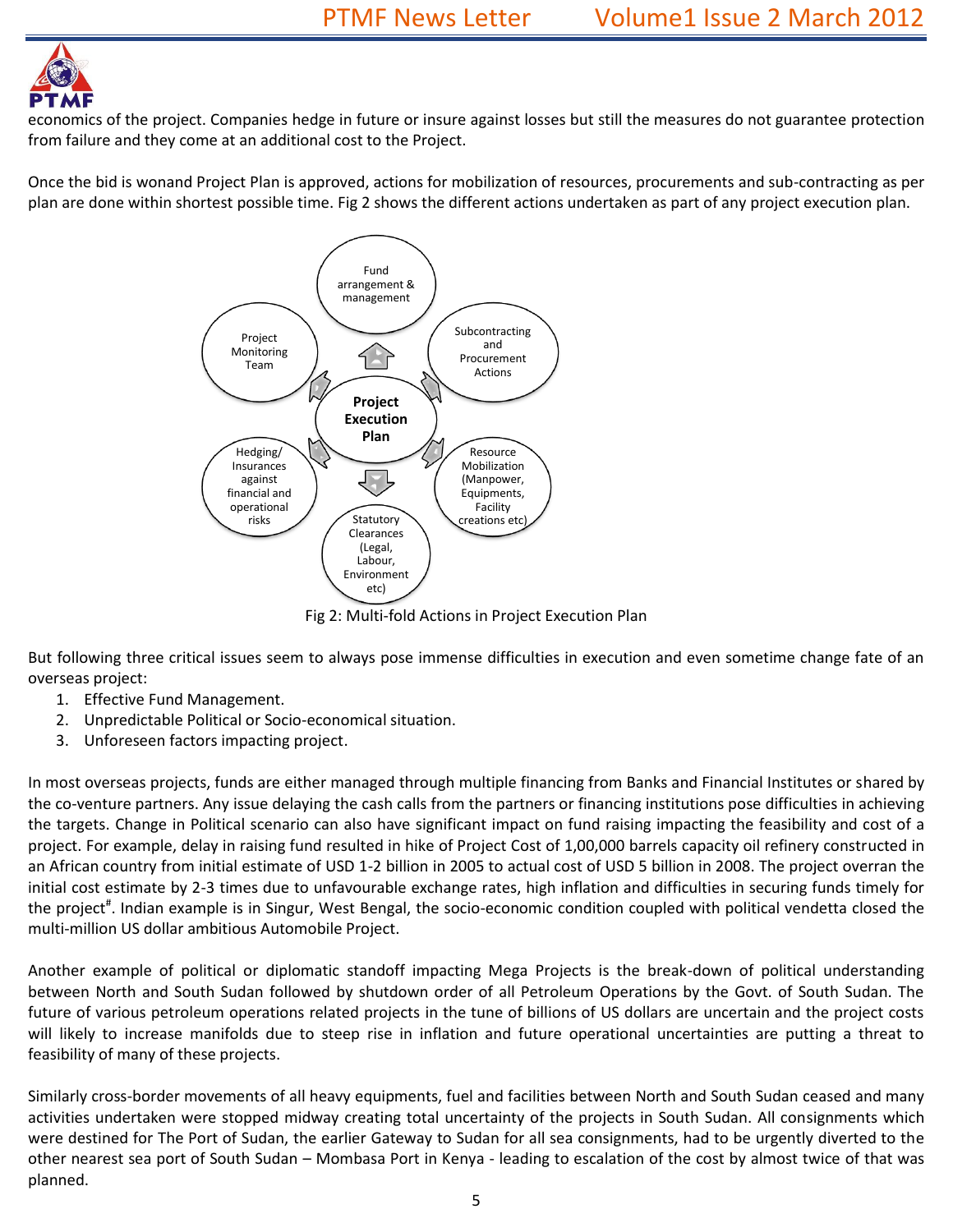

Thus issues involving the three factors can really take away the dream of the Project Team. Once the project is executed, it's then time for assessment, evaluation, understanding final economics and profitability. It also creates a platform for future learning and growth. Conventionally, the execution is evaluated based on final delivered project, resources used, completion schedule vs. target schedule, actual total cost vs. estimated project cost, profit earned, intangible values like reputation, credentials created. While doing all these, it is also very important that time value of money is taken into account to get clear picture of the actual profit against the projected one. A few practical instances showed that understanding time value (or present value) of money and applying the same while funding and expending helped to control budget considerably.

With world becoming flatter, the world of Mega Project Contractors is also becoming more and more competitive and ruthless, only the fittest ones can survive. There is no excuse for failure or under-performance. The cost of slow-learner is very high and one has to perform better every time. So the Mega Project Contractors must understand various relevant key decision factors and evaluating parameters from the practical perspective to remain competitive and competent. The Critical issues will remain there, but adequate planning in advance can only lead the project to success.

# Source<http://www.sudantribune.com/Costs-delay-Sudan-refinery-project,27313>

# **COST MANAGEMENT IN LARGE COMPLEX PUBLIC SECTOR PROJECTS IN INDIA**



**RAJAT K. BAISYA\***

Completing the project within the budgeted cost offers significant advantages. Executing projects at a lower cost than a competitor engaged in similar project definitely offers a competitive advantage. Managing cost therefore, becomes a key task for the project managers. Large public sector projects are normally completed with huge cost and time overrun in India resulting into huge drain into national resources. Besides, the benefits are also being derived much later than planned for the delayed projects. Cost benefit analysis as worked out at the time of approval also does not hold any longer.

Industry comes into existence only after execution of a project. Successful project is thus a pre-requisite of a starting point of a healthy and successful industry. Organizations progress through execution of series of projects in its life cycle. Failure in projects thus shortens the life cycle of the organization.

Some of the large infrastructural projects in India were said to have been completed spending three times the original planned and approved budget so much so that planning commission , the nodal agency for monitoring public funded projects are now seriously looking into finding out mechanisms to significantly improve the scenario. The primary reasons being cited for the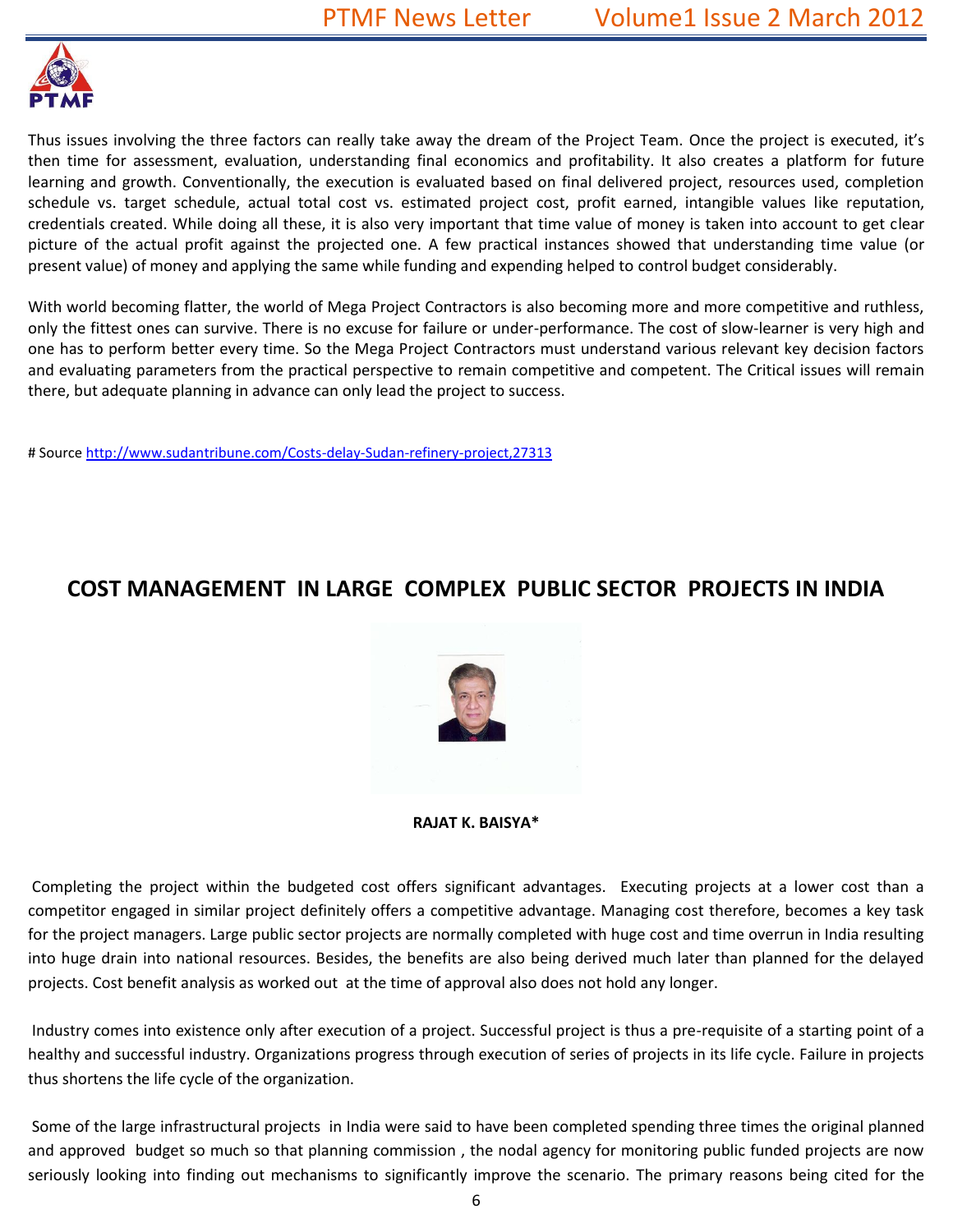

delay in getting several clearances such as the bureaucratic hurdles involving multiple agencies in central and state governments including those requiring cumbersome environmental clearances. Careful analysis of those projects , however, will reveal that with appropriate planning and monitoring mechanism for project management in place much of those delays could have been controlled. Some projects even got delayed for the reasons that the large and heavy equipments were found to be impossible to be transported through some sections of the road which were found to be not suitable for carrying such heavy load of these large equipments and the road has to be re-constructed involving different agency to carry out and that too was discovered after equipments have arrived to be transported to project site resulting into huge delay which could have been avoided with proper planning. The large infrastructure projects which are now implemented in PPP ( public-private-partnership ) mode have better record in terms of managing cost and time overrun. Where government is very keen to see that timely completion is achieved, results were seen to be better.

Every project is constrained by Scope goals, Time goals and Cost goals and it is the project manager's duty to balance these three often competing goals. The levels of effort on the part of project team changes over the period of project life cycle as has been depicted in Fig 1 below. It is therefore, important for the project manager to identify and document the project success criteria and getting the key stakeholders to agree on those criteria and finally keeping a balanced mix of managerial attention to technical tasks and stakeholder management. Managing cost of the project involves meticulous planning of the execution of the project. It may be a better idea of spending more time and effort in the planning phase before embarking upon the execution phase because that will help in better cost control. It can be pointed out here that cost management does not necessarily mean the cost control in each and every activities of the project.



Fig 1: Levels of Effort during different phases of project lifecycle

Managing cost in projects involves giving considerable effort in all phases of the projects and also applying scientific tools and techniques during appraisal, planning and controlling the project activities. During appraisal period due attention to be given for financial analysis as well as project risk analysis. During planning cycle techniques such as work breakdown structure( WBS),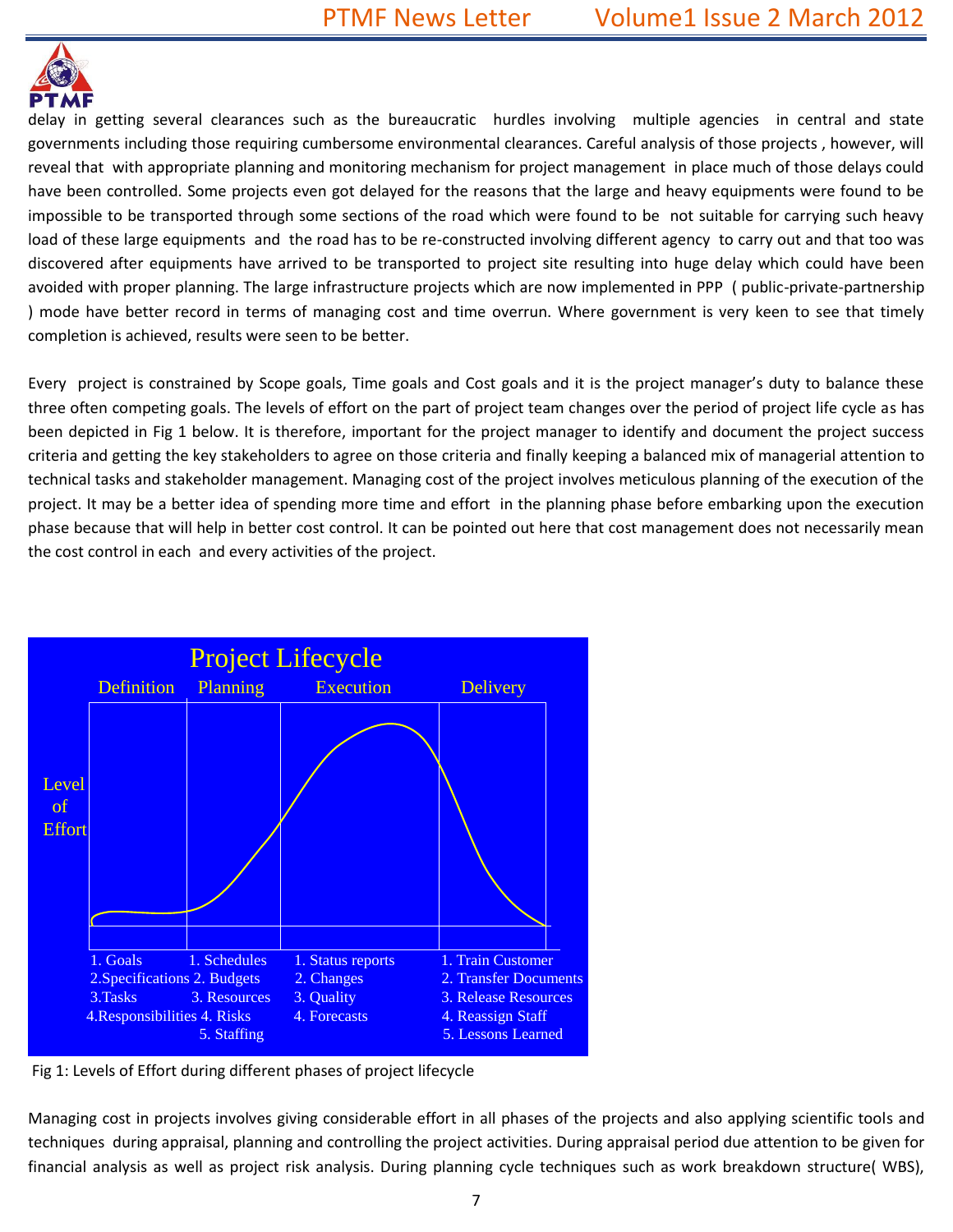

cost- time estimate, scheduling, cost –time trade off ( CPM), and other planning tools such as responsibility matrix, PERT etc should be used. The control techniques such as Earn Value Method and problem solving framework etc are required to be used.

It has been seen that if more time is spent on the project definition phase and planning phase particularly to ascertain the risks and causes of delays, cost is managed and contained better. Large part of the project cost escalation arises out of the delay in execution of the project and hence holding the time line of the project is a better method of keeping the cost within the budgeted limit. Adequate attention to planning will help executing the project within budgeted cost criteria.

As Peter Drucker said, cost prevention is always a better way to manage the cost than cost reduction. In project phase there are limited opportunities of cost reduction unless there were incidence of overestimate of cost in certain project activities. Also it makes good sense to close negotiations well within the time frame instead of waiting to get better price or cheaper deal and thereby delaying certain ordering of long delivery of critical items and equipments and also in engaging the contractor for certain jobs. The delay in concluding the negotiations might runs into cost overrun. It should be kept in mind that delay in ordering can cause delay in project schedules and hence an additional cost. These cost elements need to be managed through crashing of activities which has its own implication in escalated cost. Large public sector projects also have other constraints arising out of disputes and litigations due to stakeholders interest being impacted. Such situations need to be visualized in planning cycle itself. For example, for execution of fly over if land acquisition is involved it should be visualized well ahead of time to avoid getting into unnecessary litigation and hence into delays and cost overrun.

For large public sector project stakeholders management assumes significant influence in managing the cost. Even after executing the project, handing over can get delayed if it does not meet the criteria of public acceptance. In such case even a public interest litigation ( PIL) can cause the project delay and hence cost overrun. The example in front of us is the BRT ( Bus Rapid transport ) project executed by the Delhi government. Public are always at loggerhead with the government and planners. Even media and more particularly the press are writing volumes against this project. For a project which is being implemented for the good and convenience of public are not seen by the public ( main stakeholders and beneficiary) in that light causing not only lot of embarrassment to the government but also escalating the cost beyond limit.

It is the duty of the project manager to establish agreement of the all stakeholders before getting into the execution phase of the project. Acceptance and agreement of stakeholders of the project will greatly help contain the project cost and deliver accepted results for the project.

 Prof Rajat K. Baisya is the **FounderPresident of Project & Technology Management Foundation**. Comments on the article can be sent to the Editor at : [info@ptmfonline.com](mailto:info@ptmfonline.com)